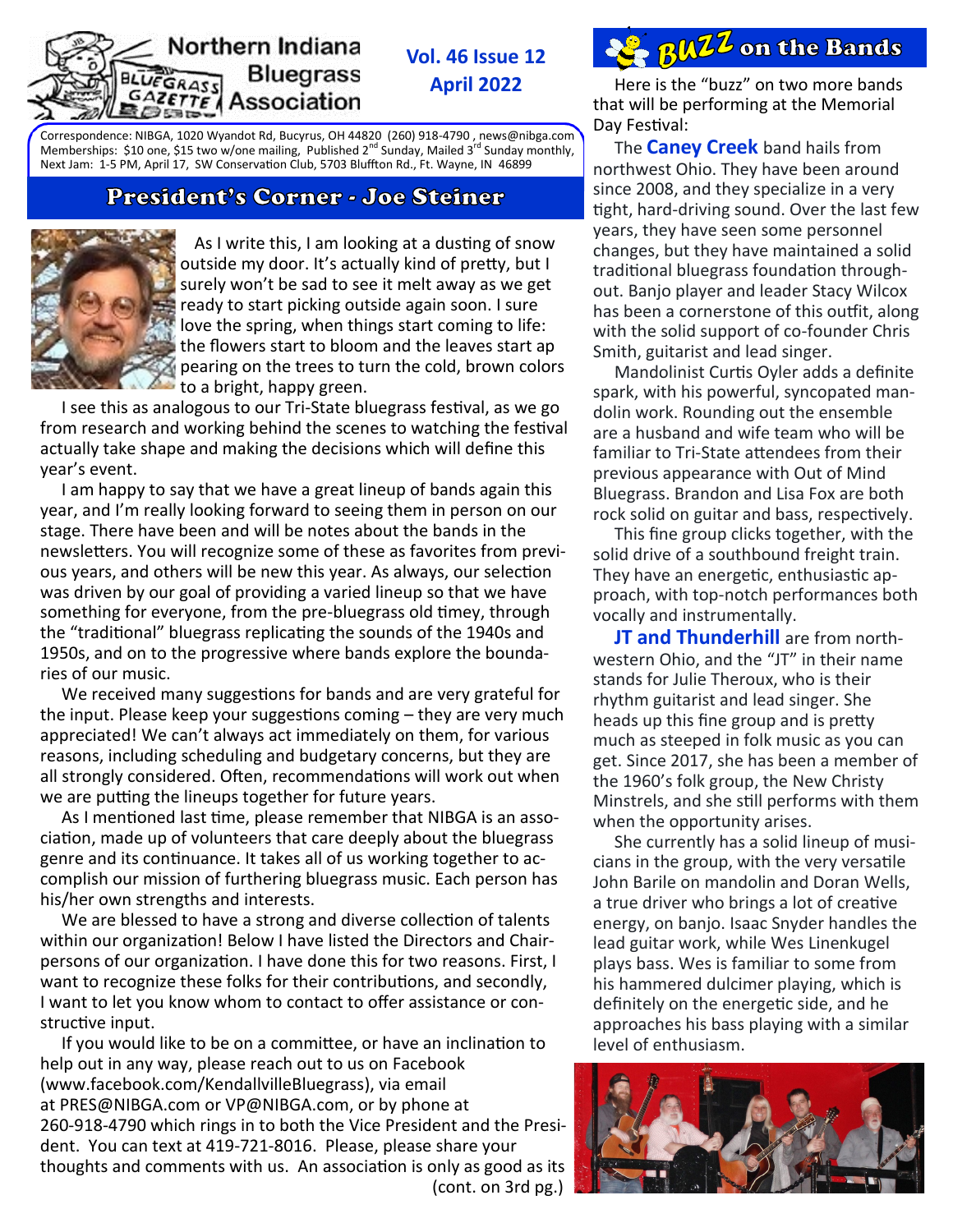## **Upcoming Events**

It is great to see so many events starting to happen again. However, please call ahead to make sure it is still on before you travel a distance.

#### **INDIANA**

- **1 st Thurs** [Wakarusa Bluegrass Jambo](https://www.wakarusabluegrassjam.com/)[ree,](https://www.wakarusabluegrassjam.com/) Northwood Middle School, 301 N. Elkhart St, Wakarusa, **IN** 46573 574-862-2200 6:30-9p free
- **2 nd** & **4 th Thurs**. Emery Lee Building, Beulah Park, 400 E. 4th St., Alexandria, **IN** 46001 6-9p
- **3 rd Sun** Northern Ind. Bluegrass jam & meeting, SW Conservation Club, 5703 Bluffton Rd, Fort Wayne, **IN** 46809 noon-6p. free, all welcome, acoustic only instruments, food & beverages available
- **3 rd Sun** Indiana Friends of Bluegrass, Concord Community Center, (southside of Indy) 1310 S. Meridian St. Indianapolis, **IN** 46225 [indianafriendsofbluegrass@yahoo.](mailto:indianafriendsofbluegrass@yahoo.com) [com](mailto:indianafriendsofbluegrass@yahoo.com)
- **Last Fri** Boardwalk Jam, Ben's Pretzels, 100 Berkshire Dr, Shipshewana **4 th Sat** Michigan Bluegrass Assoc., I**N** 46565-8757 6:30p year around
- **4/03** Central Indiana BGA jams Hontz Hall, 307 E South H St, Gas City, **IN** 46933 765-674-5117 noon-??
- **04/09** Vern McIntyre & Appalachian Grass; [Metamora Opry Barn,](https://www.metamorampa.org/bluegrass-nights-at-the-opry-barn) 19189 Pennington Rd, Metamora, **IN** 47030 [MetamoraMusic@gmail.com](mailto:MetamoraMusic@gmail.com) **04/21** [Larry Sparks;](http://www.larrysparks.com/schedule.php) Kentuckians,
- **04/23** Backwoods Bluegrass; Hayden Bluegrass Music, 6715 W. County Rd 20 S, N Vernon, **IN** 47265 6 PM
- **04/23** [Larry Sparks;](http://www.larrysparks.com/schedule.php) Roberts Memorial Building, 2900 N Park Rd, Connersville, **IN** 47331 7:30p \$30

#### **MICHIGAN CHARGE OHIO**

- **every Weds.** jam with Ron Hammon, Moose, 4043 Howe Rd, Grand Blanc, **MI** 48439 6:30-9p Ron - 810-309-0032
- **every Sun.** Bob'[s Barn Jamborees,](https://www.facebook.com/search/posts/?q=bob%27s%20barn%20jamborees) 1417 Johnson St., Lake Odessa, **MI** 48849 616-374-8205 3-4p show, 4:30-7p jam
- [bobwarner40@gmail.com](mailto:bobwarner40@gmail.com)
- **1 st Sat** Manton Jamboree, Ranger room, Manton HS, 105 5th St, Manton, **MI** 6-9p
- [lwestbrook17@hotmail.com](mailto:lwestbrook17@hotmail.com) **1 st Tues** Presbyterian Village 32001 Cherry Hill Road
- Westland, **MI** 48135 313-617-4864 **04/01** Junior Sisk, Three Rivers 7-9:30p Wendy Hause
- [whause@frontier.com](mailto:whause@frontier.com)
- **2 nd Sat** Maumee Street Music Jam, First Presbyterian Church, 156 E. Maumee, Adrian, **MI** 49221 6p, use east side door, snack bar, Mullins 517-607-8085
- Church 517-265-2168
- **3 rd Tues** Presbyterian Village 32001 Cherry Hill Road Westland, **MI** 48135 313-617-4864 7-:30p Wendy Hause, [whause@frontier.com](mailto:whause@frontier.com)
- **3 rd Sat** [West MI Bluegrass,](http://wmbma.org/) Aiden's Place, 42 E Lake St, Sand Lake, **MI** 49343 616-419-6713 1p
- **3 rd Sun** Woldumar Nature Center, 5739 Old Lansing Rd., Lansing, **MI** 48917 2-5p \$5 donation 517-505-2809
- Armstrong Middle School, 6161 Hopkins Dr., Flint, **MI** 48506 6p 810 736-5332
- **04/20** [Yonder Mountain String Band,](https://www.yondermountain.com/tour/) Bridge Band, Flint River Outfit; The [Capitol Theatre,](https://tickets.thewhiting.com/9494?promoApplied=true&fbclid=IwAR3QM9GIxNWynxri4fK0yb7wGkxuKkjnxbU9No6YuQuOcKwqopRHEuA9hCg) 140 E 2nd St, Flint, **MI** 48502 8p 810-237-7333
- 28391 Bredow Ave., Romulus , **MI** 48174 7:30p \$25 734-262-9017
- **04/24** [Calabogie Road;](http://calabogieroadbluegrass.com/appearances.html) Cabin Fever Concert Series, Presbyterian Church, 200 Cutler St Allegan**, MI** 49010 2-4p

- **Every Tues** FOMC jam, 1196 Ross Millville Rd, Millville, **OH** 45013 7-9p 419-568-1220
- **Every Thur -** Open Bluegrass Jam; Bluegrass Picking Circle, Rambling [House,](http://www.ramblinghouse.com/) 310 N Hudson St, Columbus **OH** 43202 614-468-3217 6-8p free
- **Every Sat.** [Dry Creek Cafe,](https://www.facebook.com/drycreekcafemv) 201 Columbus Rd, Mt Vernon, **OH** 43050 8-10p free, food available 740-830-6083
- **04/01** Joe Mullins & the Radio Ramblers; Methodist Church, 207 S. Court St., Marysville, **OH** 43040 937-642-4712 7p
- Band; [Pennyroyal Opera House,](https://www.pennyroyalbluegrass.com/) Exit 198 off I-70, Fairview, **OH** 43736 Doors open at 5. Music begins at 7
- **04/02** Berachah Valley; Clifton Opera [House,](http://www.villageofclifton.com/full-coh-calendar/) 5 S Clay St, Clifton, **OH** 45316 937-767-1767 7:30p
- **04/06** The Mighty Troubadors; [Natalie's Coal Fired Pizza,](http://nataliescoalfiredpizza.com/) 5601 N. High St, Worthington, **OH** 43085 9:30p 614-436-COAL Seating 7:30p Music 8p
- **04/08** Kenny Stinson & Perfect Timin', Bean Boys; Pennyroyal [Opera House,](https://www.pennyroyalbluegrass.com/) Exit 198 off I-70, Fairview, **OH** 43736 Doors open at 5. Music begins at 7 pm.
- **04/09** Pinnacle Ridge; Clifton Opera [House,](http://www.villageofclifton.com/full-coh-calendar/) 5 S Clay St, Clifton, **OH** 45316 937-767-1767 7:30p
- **04/13** Bela Fleck & The Flecktones; Southern Theater, 21 E Main St, Columbus, **OH** 43215 7:30 pm
- **04/16** The Bluegrass Mountaineers, Remington Ryde; Town Hall, SR 44 & SR 303 in Shalersville, **OH** Doors open at 6. Music begins at 7
- **04/21** Slocan Ramblers; Natalie's Coal [Fired Pizza,](http://nataliescoalfiredpizza.com/) 5601 N. High St, Worthington, **OH** 43085 9:30p 614- 436-COAL Seating 7:30p Music 8p
- **04/22** Larry Sparks; Marysville Methodist Church, 207 S. Court St., Marysville, **OH** 43040 937-642-4712 7:00p
- **04/22** Lonesome River Band, Almost Famous; [Pennyroyal Opera House,](https://www.pennyroyalbluegrass.com/) Exit 198 off I-70, Fairview, **OH** 43736 Doors open at 5, music at 7
- **04/22** Berachah Valley; Bell Hop Café, 26 N. West Street, Bellbrook, **OH** 45305 7p 937-310-1223
- **04/23** Rhonda Vincent & the Rage; Amish Country Theater, 4365 SR. 39, Berlin, **OH**
- **04/28** Dailey & Vincent; Ohio Star [Theater,](https://dhgroup.com/events) 1387 SR 39, Sugarcreek, **OH** 44681-7666 330-275-9006 7p
- **04/30** Mark Whitt & Truegrass; [Clifton Opera House,](http://www.villageofclifton.com/full-coh-calendar/) 5 S Clay St, Clifton, **OH** 45316 937-767-1767 7:30p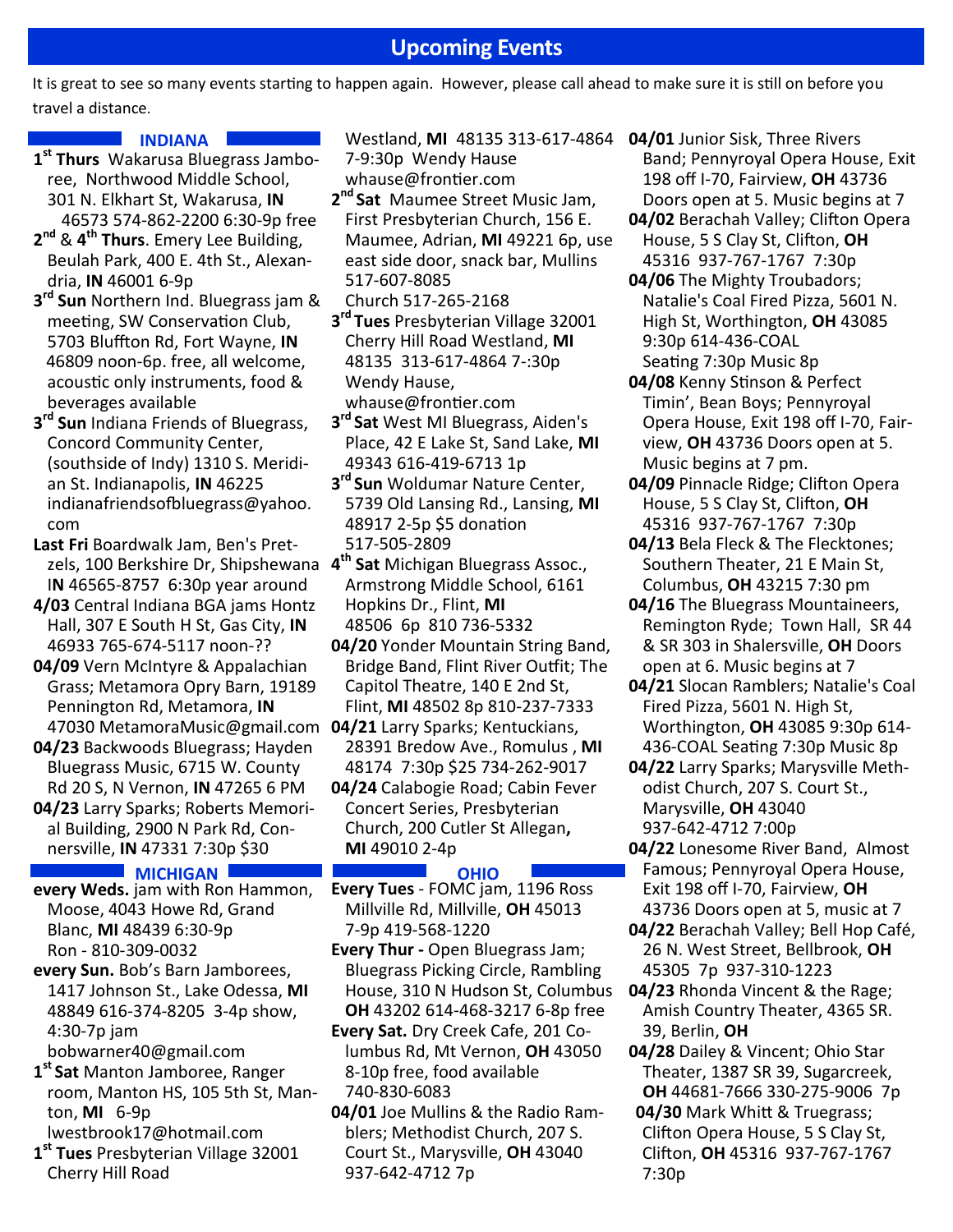#### **President's Column - continued Continued Continued Continued Continues Continues Continues Continues Continues**

members, and we are blessed to have the collective knowledge and experience of so many! If you would like to be on a committee, please get in contact with us.

#### Board Directors, Chairs & Committees

| President             | Joe Steiner                             | <b>Publicity</b>       | Julie Winger   |
|-----------------------|-----------------------------------------|------------------------|----------------|
| Vice Pres.            | Jim Winger                              | <b>Vendors</b>         | Jeanette Young |
| Treasurer             | Linda Winger                            | Merchandise            | Lydia Gerkin   |
|                       | Interim Secy Leslie Ellis Skal   Events |                        | Chris Steiner  |
| Board/Gate Pam Keiper |                                         | Memberships Patty Page |                |
| Board/Gate Jim Miller |                                         | Advisor                | Shari Wolf     |
| Board                 | T.J. Collins                            | <b>I</b> Grounds       | TBA??          |

### **2022 Patron T-Shirts!**



**2022 Patron**. For a \$100 donation, you will receive a family membership for the 2022 year (which entitles you to discounted tickets for the festival and newsletters through April 2023), a special edition 2022 Patron T-Shirt, and your name listed on all donor publications and announcements. You can sign up to be a Patron on the regular renewal form published below.

 **As a "Thank you" to the renewing Patrons from 2021, they will receive their 2nd t-shirt free when they renew.** Patrons help keep NIBGA afloat and guarantee the survival of bluegrass in the tri-state area for the future. Thank you for your support!!

#### Jack Davis, 85, passed away February 20, 2022 after an extended battle with cancer.

 Jack was the long time President of Central Indiana Bluegrass Assoc. His club held a number of festivals at the Converse, IN fairgrounds. He was a part of the founding of Northern Indiana Bluegrass in 1976 and it is said that he was our  $6<sup>th</sup>$  member. He



attended a number of our festivals and was a long time club member.

 He was an active participant in the SPBGMA roundtable Bluegrass Club meetings in Nashville, TN where he and I would trade stores about running a Bluegrass event. After his role in Central, he is probably best known for his long support of the Bill Monroe festival at BeanBlossom. At that festival one year, Jack saved a man's life who was having a heart attack by performing CPR. He had a friend for life after that.

 Jack had a gift of gab and loved to talk about everything from Bluegrass, his hunting dogs, friends, fishing and hunting.

His wife, Gray, passed in April 2021. He is survived by two brothers.

(contributed by Jim Winger, Vice President)



Northern Indiana Bluegrass Association is a 501 (c)(3) organization and contributions are tax-deductible to the extent provided in the Internal Revenue Code.

 **NIBGA 2022-2023 Membership Form a 501(c)(3) Non-Profit www.BluegrassUSA.net** 

 $\bullet$  Due by May 1, 2022\*  $\bullet$  NIBGA - 5255 E. 5000 N Rd, Bourbonnais, IL 60914  $\bullet$  ph: 260-918-4790  $\bullet$  email: DF22@nibga.com \* Memberships expire April 30, 2023

|                                                                                 |  | Phone: $(\_\_\_\_)$                                                                                                     |                                 |                                  |  |  |  |
|---------------------------------------------------------------------------------|--|-------------------------------------------------------------------------------------------------------------------------|---------------------------------|----------------------------------|--|--|--|
|                                                                                 |  | <b>Yes: e-Mail mine:</b> No, snail mail it Canada: snail mail $(1 \text{ or } 2)$ \$15, e-Mailed $(1)$ \$10/ $(2)$ \$15 |                                 |                                  |  |  |  |
|                                                                                 |  | New: _________ Renewal: ___________ \$10 Single: ________ \$5 ea addl same address 16 & older _______                   |                                 |                                  |  |  |  |
|                                                                                 |  | <b>OR TO BE A PATRON</b> (includes dues and one T-shirt)                                                                |                                 |                                  |  |  |  |
|                                                                                 |  | I want to be a 2022 Patron and support the club:                                                                        |                                 | \$100 T-Shirt Size? S M L XL XXL |  |  |  |
| Additional 2022 Patron T-shirt:                                                 |  |                                                                                                                         | \$20 T-Shirt Size? S M L XL XXL |                                  |  |  |  |
| <b>OR</b> For renewing 2021 Patrons - T-shirt : FREE T-Shirt Size? S M L XL XXL |  |                                                                                                                         |                                 |                                  |  |  |  |